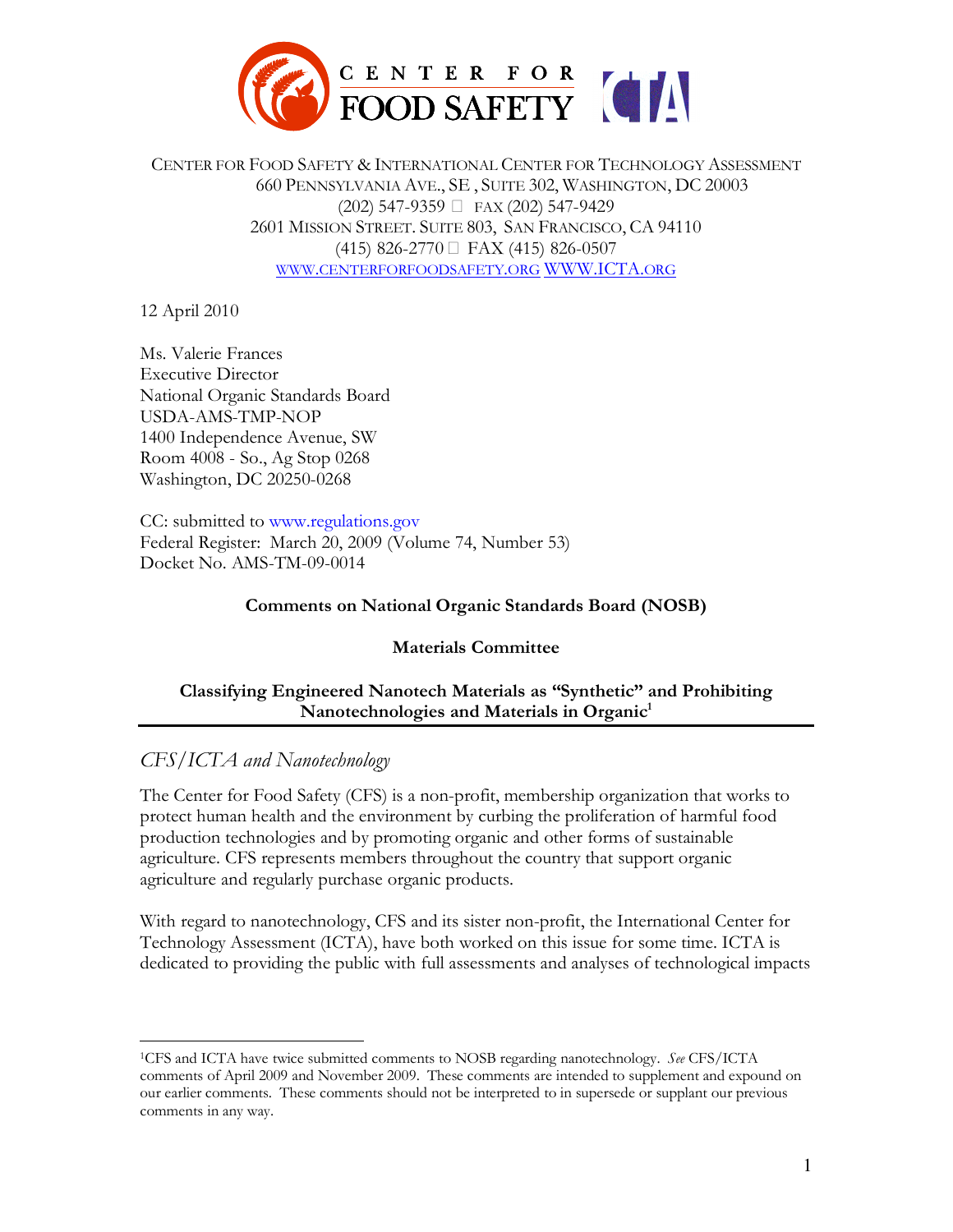on society. ICTA has a specific project on nanotechnology, *NanoAction*,<sup>2</sup> through which we coordinate campaigns and represent our members.

ICTA also spearheads a coalition of international non-profit organizations working on nanotechnology that in 2007 published a principles document, *Principles for the Oversight of Nanotechnologies and Nanomaterials*, 3 that has now been endorsed by over 80 organizations spanning six continents and translated into five languages.

ICTA has also filed two ground-breaking legal petitions on the human health and environmental risks of nanotechnology on behalf of a coalition of public interest organizations, one with FDA in 2006 and one with EPA in 2008.<sup>4</sup> These petitions request those agencies use their existing authorities to address the issues created by the rapid commercialization of nanomaterials in various sectors under their respective jurisdictions. These documents and their supporting administrative records provide a wealth of information on this topic that would assist NOSB in its process.

#### *Summary*

CFS/ICTA thanks the Board for this further opportunity to comment on this important topic. Below we supplement our previous spring and fall 2009 comments to the Board on the definition of nanotechnology and engineered nanomaterial. The bounds and terminology are important, but establishing such a definition need not be an insurmountable roadblock to addressing this issue. We applaud Committee's efforts and offer some suggestions below.

Once a definition is crafted, engineered nanomaterials should be prohibited in a manner that will protect the Standard. While we believe engineered nanomaterials are properly classified as synthetic materials, that classification alone is not enough. And, a much more proper fit is to simply classify engineered nanomaterials as an excluded substance and/or method, like sewage sludge, irradiation, genetic engineering, cloned animals and their offspring. Only such a recommendation would properly account for the nature of nanotechnology and engineered nanomaterials and adequately protect the Organic Standard.

## *Nanotechnology Should Be Prohibited From Organic Agriculture*

Nanotechnology, like genetic engineering, irradiation, cloning of animals and sewage sludge, is antithetical to the intent and letter of organic law and the rules governing organic practices. We have previously submitted comments and numerous references in support of that conclusion. *See generally* CFS-ICTA comments 2009 (attached here). It is an industrial engineering process *intended* to engineer and manipulate nature at its most fundamental level. The platform technology allows industry to create or synthesize products that can behave in ways that naturally occurring substances simply cannot. The intent of nanotechnology is to manufacture or engineer a material at the nanoscale in order to use the new properties that emanate from the nanoscale, such as increased surface area, solubility, size, charge, physical

 $\overline{a}$ 

<sup>2</sup> www.nanoaction.org

<sup>3</sup> http://www.nanoaction.org/nanoaction/page.cfm?id=223

<sup>4</sup> http://www.nanoaction.org/nanoaction/page.cfm?id=244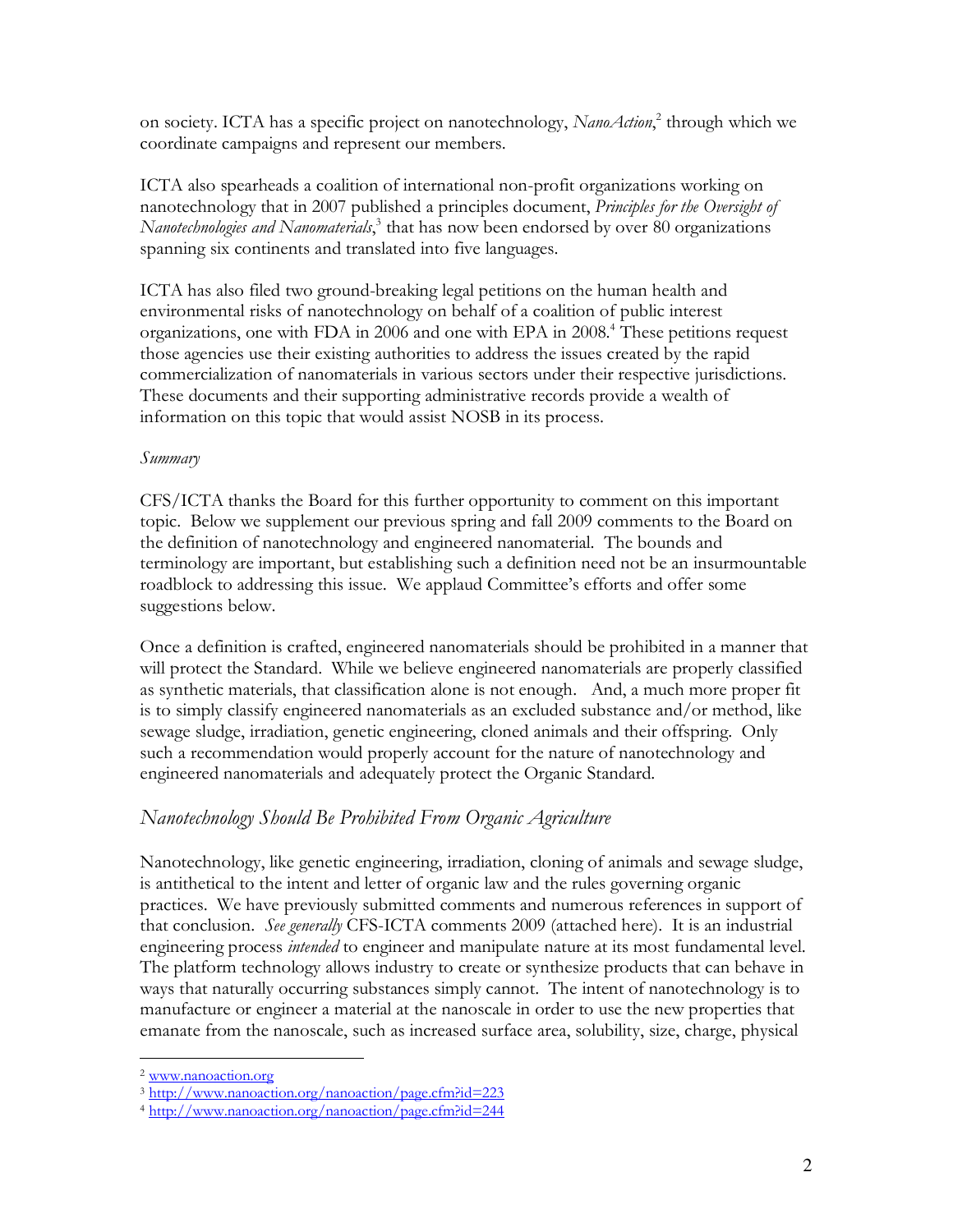dimensions, etc. To that end, it matters not whether the original bulk material comes from a natural source because, once nanotechnology is applied, the chemical and physical changes that result render it a non-agricultural, synthetic material.

Today's engineered nanomaterials and nanoparticles and those in development are different from anything that exists in nature, which is the precise reason why nanotechnology is promoted so heavily by industry. While proponents of nanotechnology may claim that their new products are "just the same" to a regulatory body, they also claim that they are entirely new materials with novel properties in order to secure patents.<sup>5</sup> Naturally occurring nanoparticles, such as salt nanocrystals found in the ocean or carbon nanoparticles emitted from fire are very different from nanoparticles that are deliberately *engineered or manufactured.*  Nature makes them as nature has intended in the natural environment. As naturally occurring, and not manufactured, artificially synthesized or deliberately engineered, these natural nanoparticles could be omitted from the definition of nanoparticles or nanomaterials that should be prohibited under the Organic Rules.

Accordingly, the Board could choose to define and prohibit as excluded either the "method" of nanotechnology, like irradiation, or the engineered nanomaterial substances themselves, like sewage sludge, or both.

Section 2118 of the Organic Foods Production Act (OFPA) outlines the standard that must be met in order for a synthetic substance to be included on the National List ((NL). *See* 7 USC 6517. That standard includes, *inter alia*: "that the use of such substances (i) would not be harmful to human health or the environment, (ii) is necessary to the production or handling of the agricultural product because of the unavailability of wholly natural substitute products, (iii) is consistent with organic farming and handling." *Id.* at 6517(c)(1)(A). Nanotechnologies and materials as a class fail to meet this standard and, therefore, they should be prohibited now and in the future.

That said, if nanomaterials are classified as "synthetic" without a prohibition as an excluded substance and/or excluded method, every single nano-food and nano-food packaging ingredient would be allowed to be petitioned for inclusion on the NL. This would be equivalent to a future scenario in which each genetically engineered (GE) crop that USDA had approved over the past decade had been classified as "synthetic" and its proponents routinely petitioned for each new GE crop to be considered organic. Such petitions should (and hopefully would) be denied because the production of GE seeds and crops fundamentally contravene the intent and express language of OFPA. Even so, the integrity of the standard would be in constant jeopardy and/or question, and organic advocates would have to remain forever vigilant to ensure no one with an economic interest in promoting GE slipped a transgenic crop onto the NL. The only way to protect the integrity of Organic is to prohibit nanotechnology and/or engineered nanomaterials as a class because it is antithetical to the principles and purpose of the Organic Standard.

The assumption that there *may* be some type of nanotechnology application that *may* have a heretofore discovered potential to be considered organic in the future should not be the

 $\overline{a}$ 

<sup>5</sup> Nearly 4400 nano patents were granted in the US alone in 2009; three times the number granted in 2006. See http://nanopatentsandinnovations.blogspot.com/2010/01/2009-record-year-for-nanotechnology.html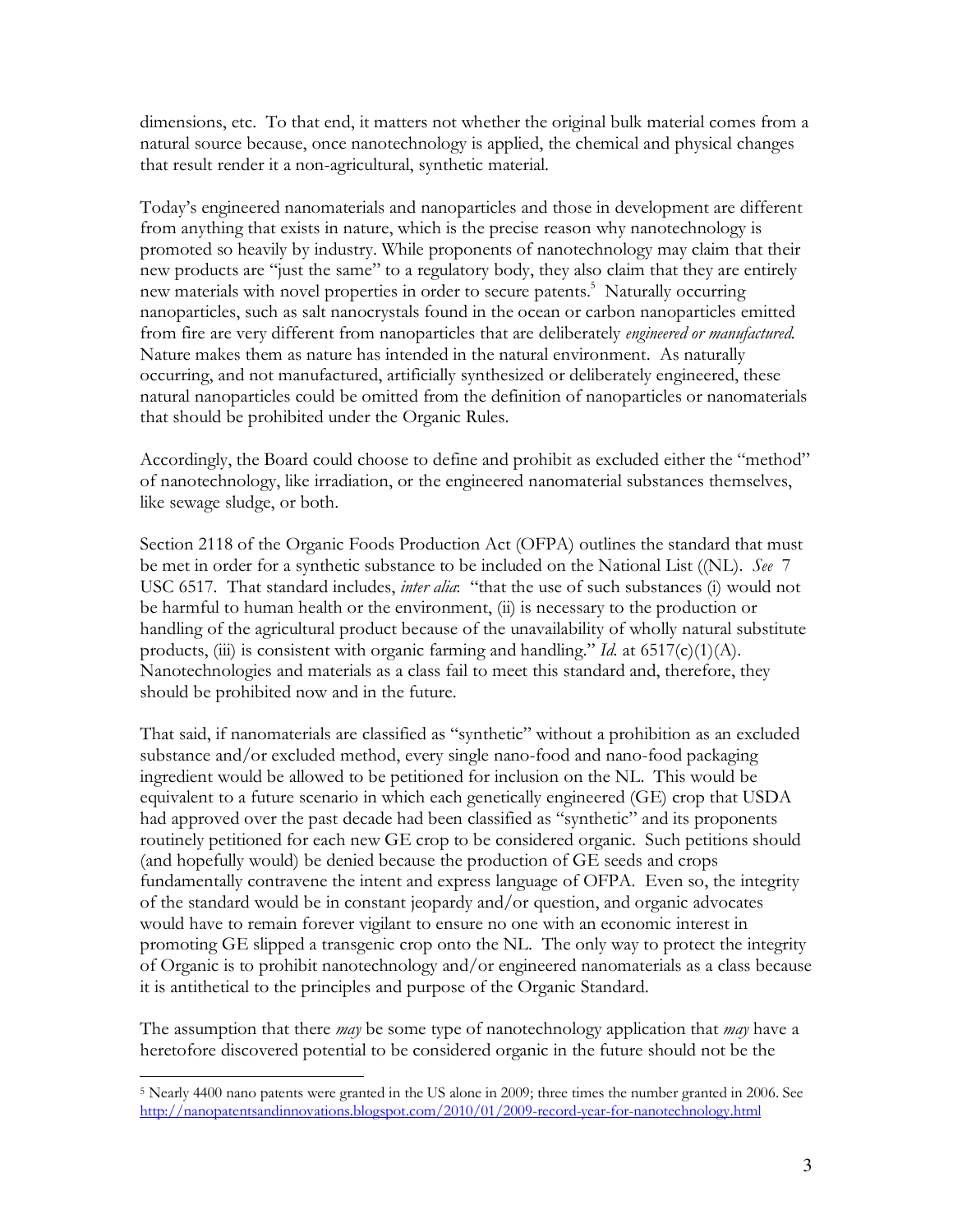basis for setting organic policy. As such, retaining the possibility for nanomaterials to be added to the NL *just in case* some future promise might be fulfilled is without merit, and it would be an irresponsible public policy to leave open the door for nanotechnology on that basis. There is always a difference between hype and promise with new technologies. Again, biotech crops provide a recent example. Monsanto and others have promised to feed the world, increase yields, and most recently, ameliorate the impacts of global warming. Instead, in the fifteen years since their introduction, these companies have only created crops that increase pesticide use, in order to sell more of their flagship products, at the expense of farmers, consumers and the environment.

At this moment, there exists sufficient evidence to prohibit the use of nanotechnology by taking precautionary action because the platform technology intentionally manufactures or engineers synthetic substances.

### *The Size and Structure of Nanomaterials*

We propose the following amendments to NOSB's draft definition of nanomaterials:

Technologies and the results of those technologies that intend to:

 a) create and use particles, fibers, plates, structures, devices and systems that have novel properties and functions because of their small size,

b) maintain the ability to control or manipulate matter on the atomic or molecular or macromolecular scale, and

c) research and develop technologies at a scale that is typically in the range of 1 to 300nm.

All nanoparticles and structures which have at least one dimension in the nanoscale range of *1 to 300nm* shall be considered synthetic and nonagricultural and excluded from organic agriculture. Such nanoparticles do not qualify as processing aids, adjuvant excipients, solvents or other inert or minor ingredient substances for the purpose of this chapter, even when present in insignificant amounts in the final product.

*This prohibition does not include naturally occurring nanomaterials such, as sea salt, or nanomaterials that form during traditional food manufacturing and processing, such as homogenization, cheese making, and grain milling.* 

While we recognize that there is a variety of opinions exist regarding the size of nanomaterials, CFS recommends that the NOSB adopt 300nm as an approximate upper limit because most of the properties that make a substance "nano" occur below 300nm.

The Canadian definition of nanotechnology, for example, states "Nanotechnology is a field described generally as the control and structuring of matter at dimensions typically between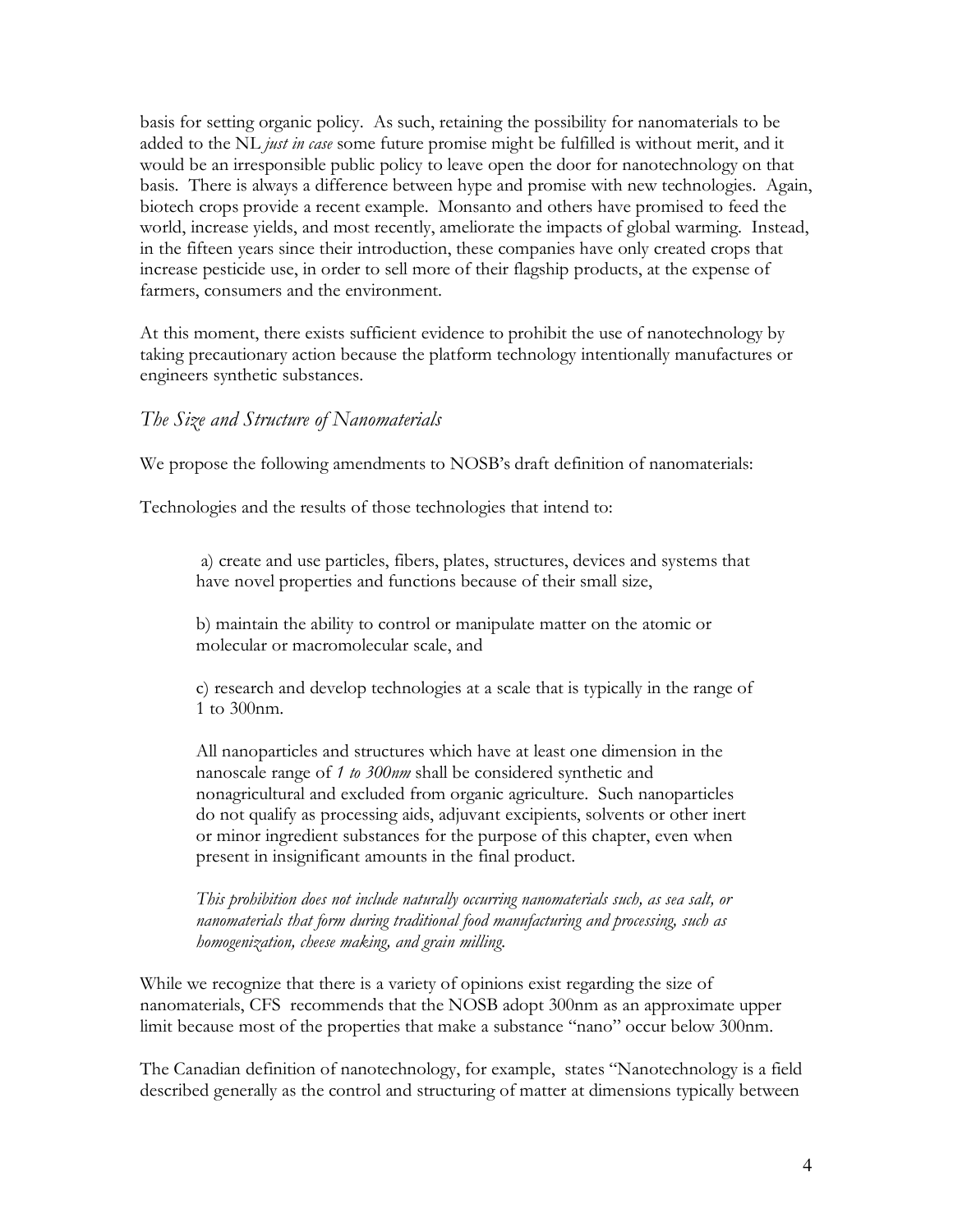1 and 100 nanometres"<sup>6</sup> The UK Soil Association definition of prohibited nanomaterials states: "Licensees must not use ingredients containing manufactured nanoparticles, where: the mean particle size is 200nm or smaller, and the minimum particle size is 125nm or smaller."<sup>7</sup>

Yet since the UK and the Canadian standards were developed, it has become evident that many of the "nano" properties of concern begin to occur at sizes larger than the standard 1- 100 nanometers cited as typical of 'nano' by many definitions. The ISO standard, issued in 2008, makes clear that while its definition of "nanoscale" is "approximately 1nm to 100nm" that "Properties…will typically, but not exclusively be exhibited in this size range. For such properties the size limits are considered approximate."<sup>8</sup>

The 300nm threshold includes many nanotechnology processes already being used in the food packaging materials by companies such as Sono-tek.<sup>9</sup> Its website advertises that its nano materials and nano-nutriceuticals can be sprayed onto bread and other bakery products.<sup>10</sup> These sprays are said to be in the range of 200-300nm. Nano rods, nano fibers, and nanoplates are also encompassed in the size definition for nano as it is their nano

 $\overline{a}$ 6 *See* Canadian Organic Standards:

Nanotechnology

Nanotechnology is a field described generally as the control and structuring of matter at dimensions typically between 1 and 100 nanometres to create materials, devices, and systems with fundamentally new properties and functions. Nanoscale chemical substances, or nanomaterials, behave differently from their macroscale counterparts, exhibiting different mechanical, optical, magnetic, and electronic properties.

7 UK Soil Association's Consumer guide to its nanotechnology standard is available at: http://92.52.112.178/web/sa/saweb.nsf/ed0930aa86103d8380256aa70054918d/444ed4dee8649ee18025739c0 03d0a49?OpenDocument

<sup>1.4.1</sup> When producing or handling organic products, it is forbidden to use any of the following substances or techniques:

<sup>1.4.1</sup> l. intentionally manufactured nano-technology products, or nano-processes involving intentional manipulation of matter at the nano scale to achieve new properties or functions that are different than properties and functions of the materials at the macro scale, except naturally occurring nano sized particles, or those produced incidentally through normal processes such as grinding flour, or nano sized particles used in a way that guarantees no transference to product.

<sup>8</sup> *See* International Organization for Standardization, ISO/TS 27687 "Nanotechnologies-Terminology and definitions for nano-objects—nanoparticle, nanofibre and nanoplate" at p. 1. Note that a review of this terminology is also currently underway.

<sup>9</sup> *See* Andrew Schneider, *Nanotechnology bringing food regulated or not to a grocery near you*, AOL News, March 25, 2010 *at* http://www.aolnews.com/nation/article/nanotechnology-bringing-foods-regulated-or-not-to-grocery-nearyou/19401246

 $10$  The food video on the company's website, now located in the "industrial", not nano section of the website, but if you what it to the end, you will see that it is marketed as "nano" and "micro". If the company is using its machines to spray in the nano range, there are potential problems for both workers breathing the spray and customers eating the products covered with the nano sprays. http://www.sonotek.com/nanotechnology/subcategory/video\_library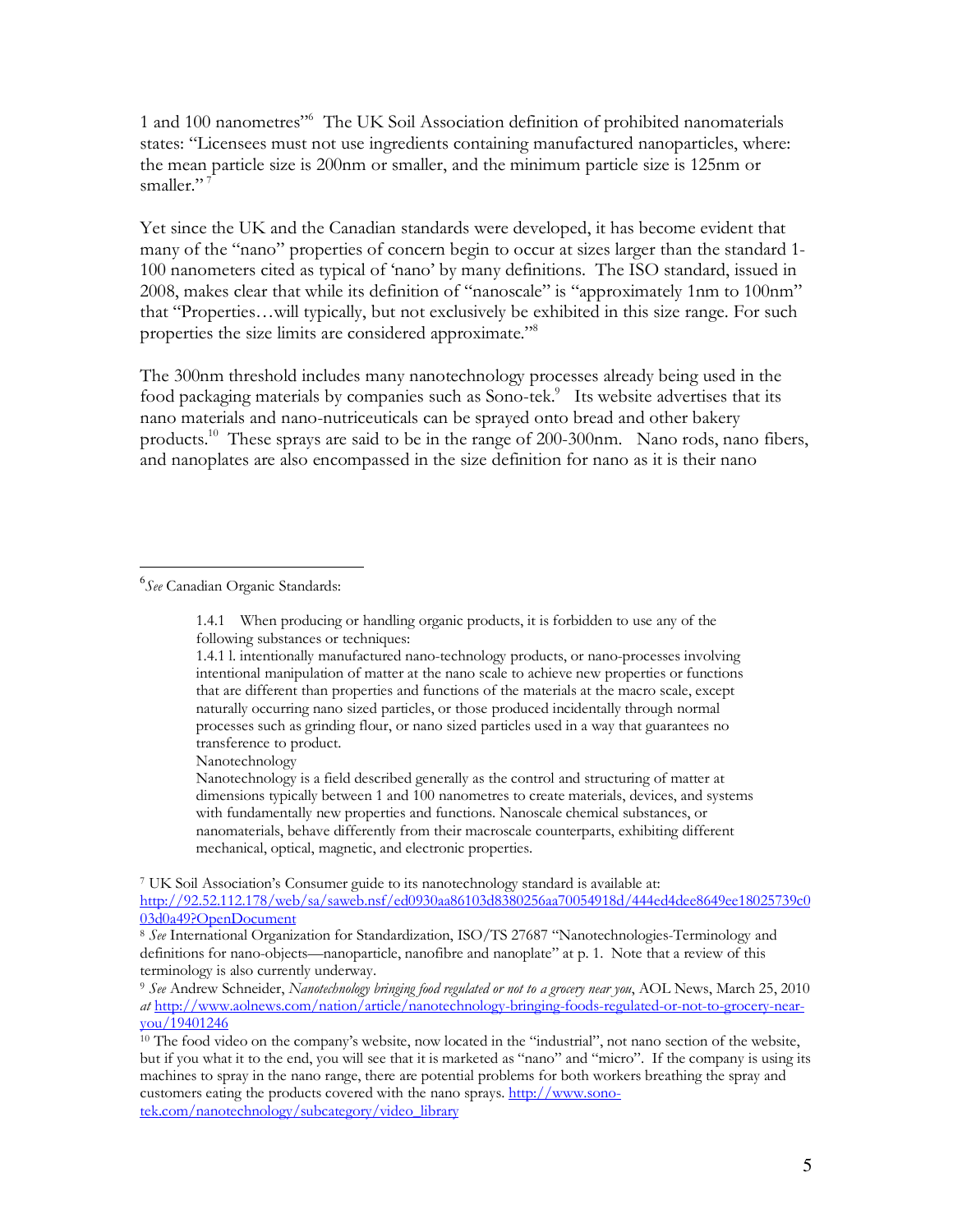dimension in one dimension that makes use of their nano properties. Moreover, some nanomaterials like carbon nanotubes have been shown to be more toxic as they lengthen.<sup>11</sup>

We also now know that many of the 'nano' changes, such as the ability to cross cell walls occur at sizes larger than 100nm, a size used in many of the definitions of nanotechnologies. Although the Clean Air Act puts limits on small particles beginning at 2.5 microns, or 2500nm, much larger than the proposed nano standard, existing research shows that such particles behave markedly different than the bulk materials from which they are derived. Still, we believe that for nanoparticles used in food 300nm is a reasonable precaution for the purposes of defining for the organic rule.

We have included two studies in attachments to our remarks to illustrate that the nano properties of most concern go up to about 300nm. One study, published in Environmental Health Perspectives this year, demonstrates that nano-polystyrene could cross the placental barrier at 240nm.<sup>12</sup> A 2006 study by Dr. Warheit and others found that marked 'nano' properties of nano titanium dioxide remained even at 300nm.<sup>13</sup>

# *Techniques*

As mentioned previously, naturally occurring nanomaterials such as sea salt and nanomaterials that form during traditional food manufacturing and processing such as homogenization, cheese making, and grain milling should be excluded from the definition of nanoparticles or nanomaterials under the Organic Rule.

## Intent and Control:

 $\overline{a}$ 

The definition of nanomaterials and particles and the basis for its prohibition pivots on two factors:

- 1. its non-agricultural synthetic nature
- 2. the fact that they are intentionally engineered or manufactured.

The NOSB definition of nanomaterials need not rest on the ability to detect nanomaterials through techniques such as electron microscopes or other metrological devices, as suggested

<sup>11</sup> *See* Craig A. Poland, Rodger Duffin, Ian Kinloch, Andrew Maynard, William A. H. Wallace, Anthony Seaton, Vicki Stone, Simon Brown, William MacNee, Ken Donaldson Carbon nanotubes introduced into the abdominal cavity of mice show asbestos-like pathogenicity in a pilot study. Nature Nanotechnology 3, 423-428 (20 May 2008) doi:10.1038/nnano.2008.111 Letter

<sup>12</sup> Wick P, Malek A, Manser P, Meili D, Maeder-Althaus X, Diener L, et al. 2010. Barrier Capacity of Human Placenta for Nanosized Materials. Environ Health Perspect 118:432-436. doi:10.1289/ehp.0901200

<sup>13</sup> Warheit DB; Webb TR; Sayes CM; Colvin VL; Reed KL. 2006. Pulmonary instillation studies with nanoscale TiO2 rods and dots in rats: Toxicity is not dependent upon particle size and surface area. Toxicol Sci 91: 227-236.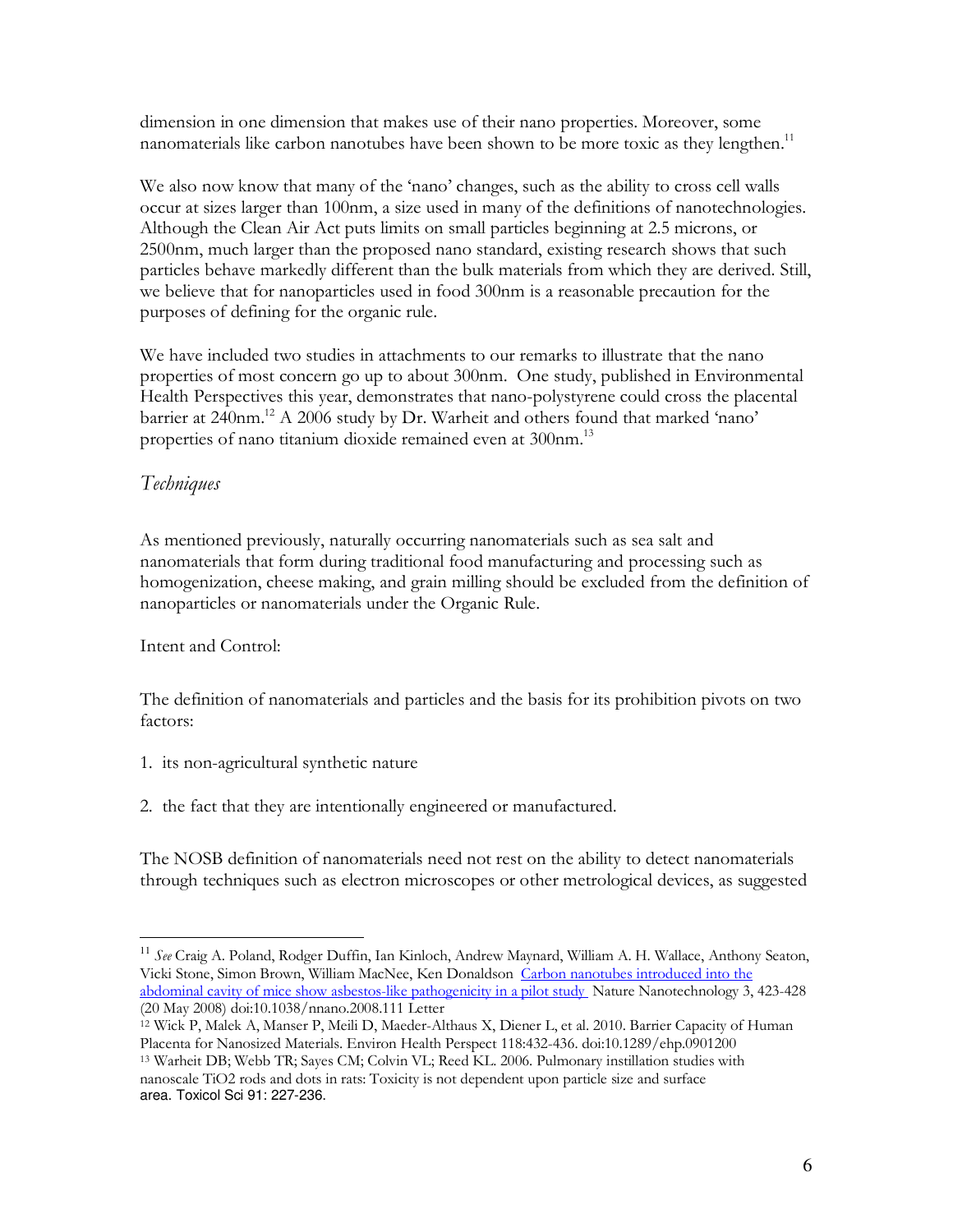in the request for comments. The NOSB can best address this concern by making nanotechnology a prohibited method.

Advancements in the fields of nanomaterial detection will, however, in the future be a likely means of discovering mislabeled organic products when nanomaterials are excluded from organics. At present, the Food and Drug Administration is purchasing electron microscopes so that it need not rely on the Air Force laboratories to do its research in this area.

## *Unique Properties*

The Board must be clear that the unique characteristics of nanomaterials and their associated risks cannot be predicted from the behavior of the same material in bulk form. *See generally*  CFS-ICTA comments, 2009. Scientists are just beginning to understand the toxicity of nanomaterials, and this is reason enough for the NOSB to take precautionary action to prohibit their use in organic. Moreover, the biological activity of nanoparticles and their associated degree of harm to human health and the environment is likely to depend on physicochemical characteristics that are not routinely considered in toxicity screening studies. In fact, there are as many as sixteen or more factors affecting the toxicological potential of nanoscale materials -- a far cry from the two or three usually measured. These include, among others:

- chemical changes and composition
- $\bullet$  size
- surface area
- surface charge
- solubility
- shape or physical dimensions
- surface coatings
- malleability
- agglomeration and aggregation potential.

CFS previously provided a large body of scientific evidence and citations in its previous comments. *See* CFS Comments, Docket No. AMS-TM-09-0014, *Comments on National Organic Standards Board (NOSB) Materials Committee Nanotechnology in Organic Production and Discussion Document*, April 20, 2009, at pp. 4-5 and accompanying footnotes. ICTA's 2008 petition to EPA also includes a body of relevant materials regarding this. (Petition also attached).

The Office of Research and Development (ORD) of the EPA has recently begun a series of studies on the research gaps related to the major nanotechnologies. ORD is focusing its research on seven manufactured nanomaterial types: single-walled carbon nanotubes, multiwalled carbon nanotubes, fullerenes, cerium oxide, silver, titanium dioxide, zero-valent iron. The ORD's goal is to develop predictive models and tools that will enable testing across these material types, given the fact that testing the many potential variations of materials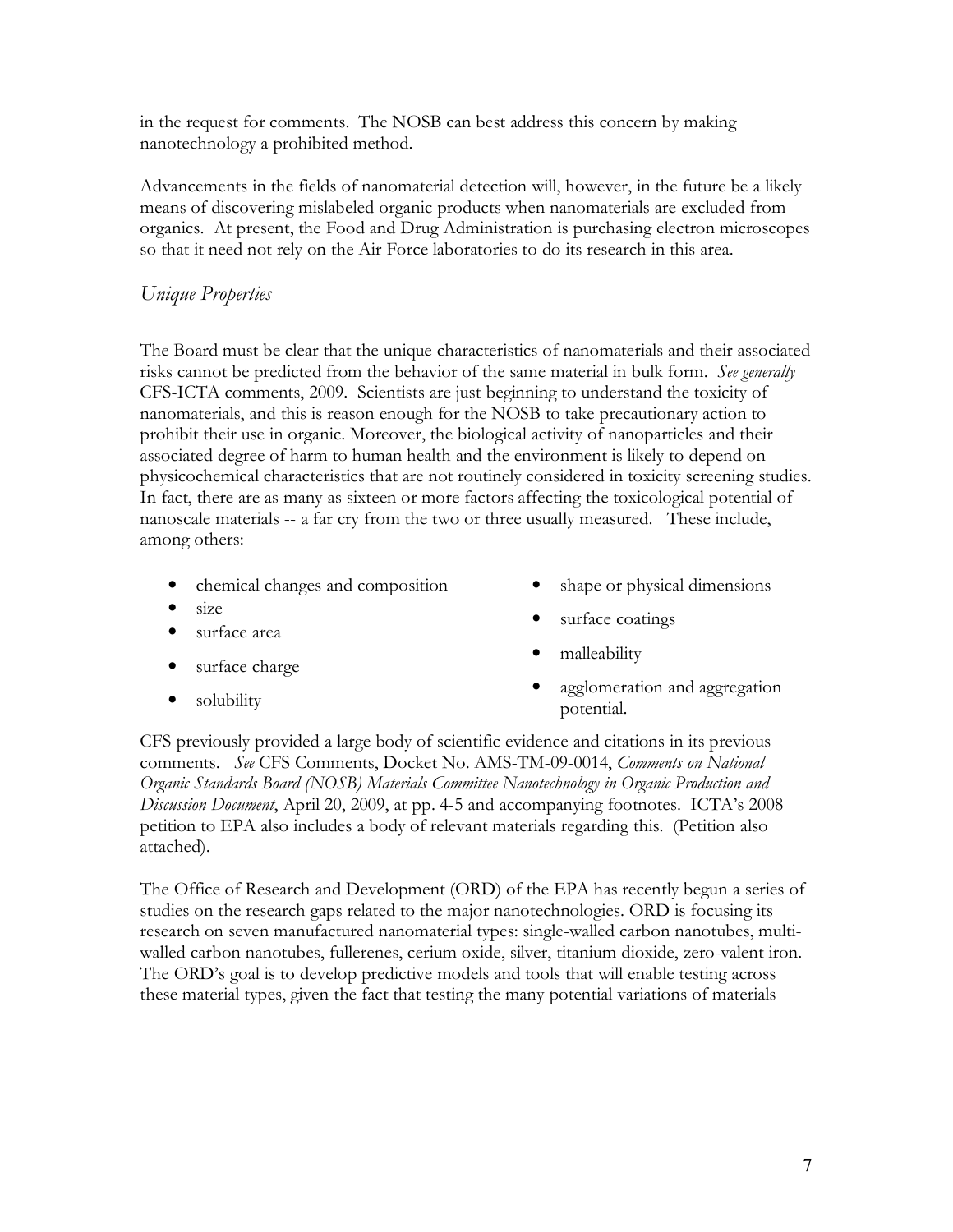within each of these seven material types would be very resource intensive. Next month, ORD plans to complete the first, a study of nano-titanium dioxide.<sup>14</sup>

One of the most troubling papers on unique properties of nano-titanium dioxide raises key questions for nanomaterials in food but, unfortunately, it was not included in the EPA review because it had not been published. The study by UCLA researchers found that when mice ingested nano titanium dioxide they developed mutations in their DNA that caused cancer in the mice and their offspring.<sup>15</sup>

EPA's Office of Prevention, Pesticides and Toxics Substances recently convened a Scientific Advisory panel  $(SAP)^{16}$  on nano-silver to assess how to regulate nano-silver used in many food contact containers and plastic wraps. The SAP's review of nano-silver is in mostly supportive of the concerns presented by ICTA and a dozen partner groups<sup>17</sup> raised in a petition<sup>18</sup> to the EPA. The SAP specifically supports two of the main points of our six point petition—that EPA should: 1) require a full assessment of the environmental and health effects of nano-silver and, 2) require submission of nano specific data on nano-silver being used as a pesticide. The SAP review emphasizes the need for EPA to compile more and better data before allowing nano-silver pesticidal products on the market. It also makes clear that the argument about the similarity of nano-silver to bulk silver is simply untrue and that research exists to credibly counter that argument.

Industrial proponents of nano-silver often have claimed that when nano-silver agglomerates it is especially like bulk silver. The SAP review cites data that show the increased surface area of nano-silver agglomerates means that we should now even consider larger collections of nano-particles up to 1000 nanometers to have nano properties. This means that the phenomenal surface area of these agglomerates from the myriad indentions makes them behave more like the smaller nano form that they agglomerated from and not like solid particles of a comparable diameter. The SAP review also raises especially troubling questions about the very smallest nano-silver particles as they can most easily enter cell walls.

A coalition of groups has repeatedly requested that EPA remove these products from the market until the Agency identifies adequate methods for assessing the lifecycle effects of nano-silver and other nano-metals, and they are able to adequately test the toxicity of these nano-pesticides.

 $\overline{a}$ 

<sup>14</sup> See External Review Draft of Nanotitanium Dioxide Case Studies available at: *oaspub.epa.gov/eims/eimscomm.getfile?p\_download\_id=490825* 

<sup>15</sup> Trouiller B, Reliene R, Westbrook A, Solaimani P, and Schiestl R. Titanium Dioxide Nanoparticles Induce DNA Damage and Genetic Instability in vivo in Mice. Cancer Res 2009; 69: (22). November 15, 2009 <sup>16</sup> See http://www.epa.gov/scipoly/sap/meetings/2009/november/110309ameetingminutes.pdf

<sup>&</sup>lt;sup>17</sup> The petitioning groups are: International Center for Technology Assessment, the Center for Food Safety, Beyond Pesticides, Friends of the Earth, Greenpeace, ETC Group, Center for Environmental Health, Silicon Valley Toxics Coalition, Institute for Agriculture and Trade Policy, Clean Production Action, Food and Water Watch, the Loka Institute, the Center for Study of Responsive Law, and Consumers Union.

<sup>&</sup>lt;sup>18</sup> The petition and all accompanying documents (including all scientific references) is available at http://www.nanoaction.org/nanoaction/page.cfm?id=244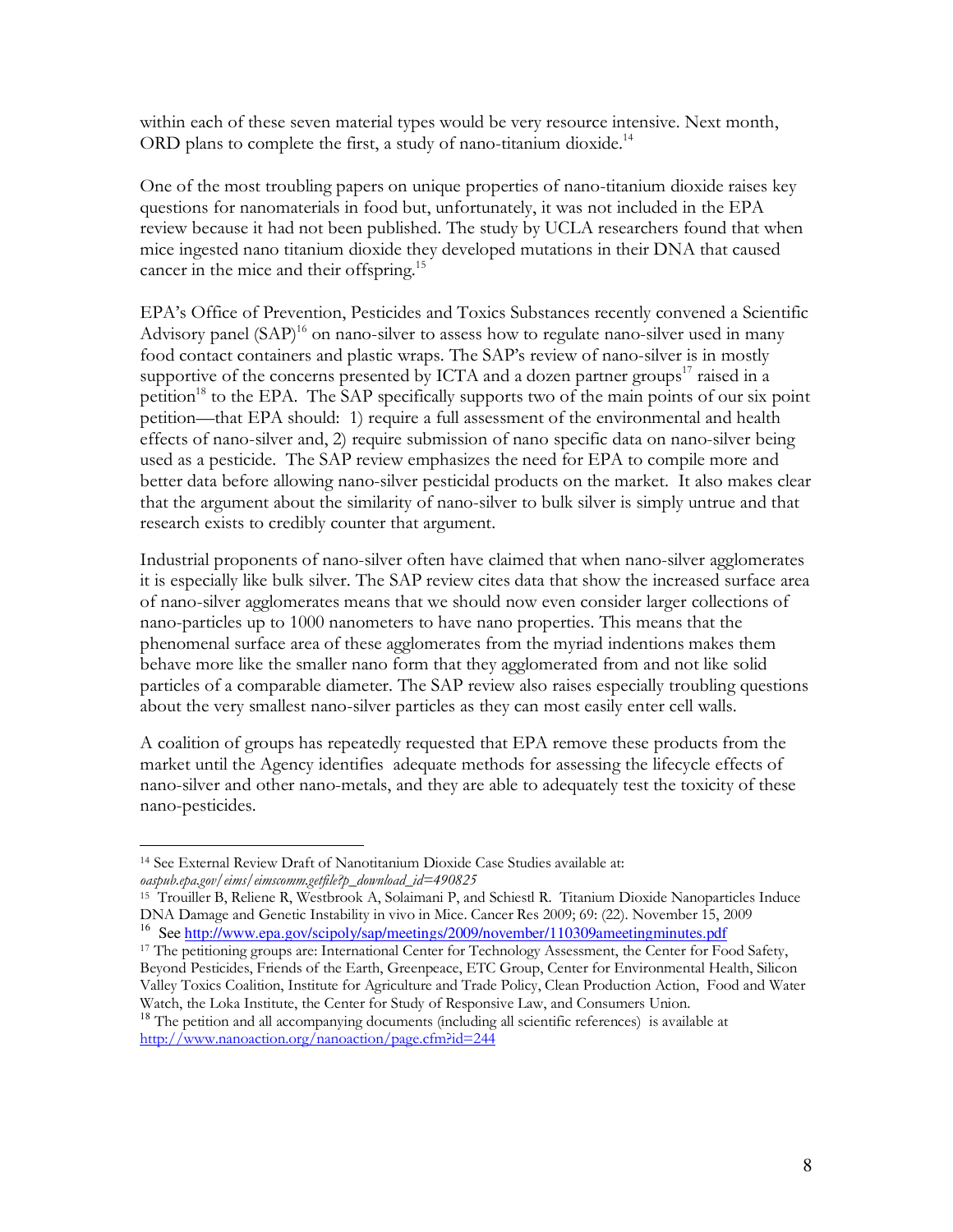## *Synthetic Classification*

Nanotechnologies are "synthetic" in that they engineer materials to take advantage of their properties at the nanoscale. By engineering an element, mineral or a chemical compound at the nanoscale profound changes in the way the new nanomaterial's functions can arise. Unlike synthetic chemistry in which the chemistry of a chemical is engineered to be different from that occurring in nature and a new chemical is formed, nanotechnological engineering can change both synthetic chemicals and "natural" minerals, metals, chemicals into a substance that is essentially a new synthetic because of scale, not chemical engineering.

The chemical reactions of a nanoscale material can change from that of the bulk substance from which it is derived, but the "chemistry" of the chemical is not necessarily altered. It is the *new properties* that make up the "synthetic" nature of nano-chemicals. These new property changes can be even more striking than those created through the application of traditional "synthetic chemistry." Safe chemicals at the bulk scale can become dangerous at the nanoscale. The huge increase in surface area alone in a nanoscale chemical makes it much more highly reactive than the bulk scale chemical, but the ionization and the surface charge of the chemical may change. Chemicals that are not soluble at the bulk scale can be soluble at the nano scale. The agglomeration potential of the chemical changes, also results in a larger particle in many cases, with a surface area far greater than that of a dense particle of the same chemical. When two nano chemicals are fused together even more differences can appear.

In sum, nano-chemicals represent a new kind of synthetic not envisioned by the makers of the NL. Nanotechnologies are "synthetic" in that they are engineered to be at the nanoscale. Moreover though, if nanotechnology and the knowledge we now have about its hazards was used when OFPA was written, we are confident that it would have been considered and excluded method and excluded substance, akin to genetic engineering or sewage sludge. That is precisely how the Board should treat these substances today and in the future.

## *Conclusion*

There will always be additional studies needed for us to better understand how emerging technologies affect the environment and human health, but the National Organic Standards Board should not wait until all of these studies are complete before prohibiting nanotechnologies and synthetic nanomaterials and particles. The NOSB should take immediate precautionary action to keep nanomaterials out of organics before nanotechnologies are infused into our food. The only way to take this necessary action is by prohibiting engineered nanomaterials as a prohibited method and/or substance. NOSB can and should craft a definition of engineered nanomaterials broad enough to cover those engineered materials intended to take advantage of the unique properties of their size but that would exclude natural nanoparticles. Defining engineered nanomaterials as synthetic substances alone would not sufficiently protect the integrity of USDA Organic and unnecessarily complicates the Board's task. Engineered nanomaterials must be classified as sewage sludge, irradiation, and genetically engineered crops: as an excluded substance and method.